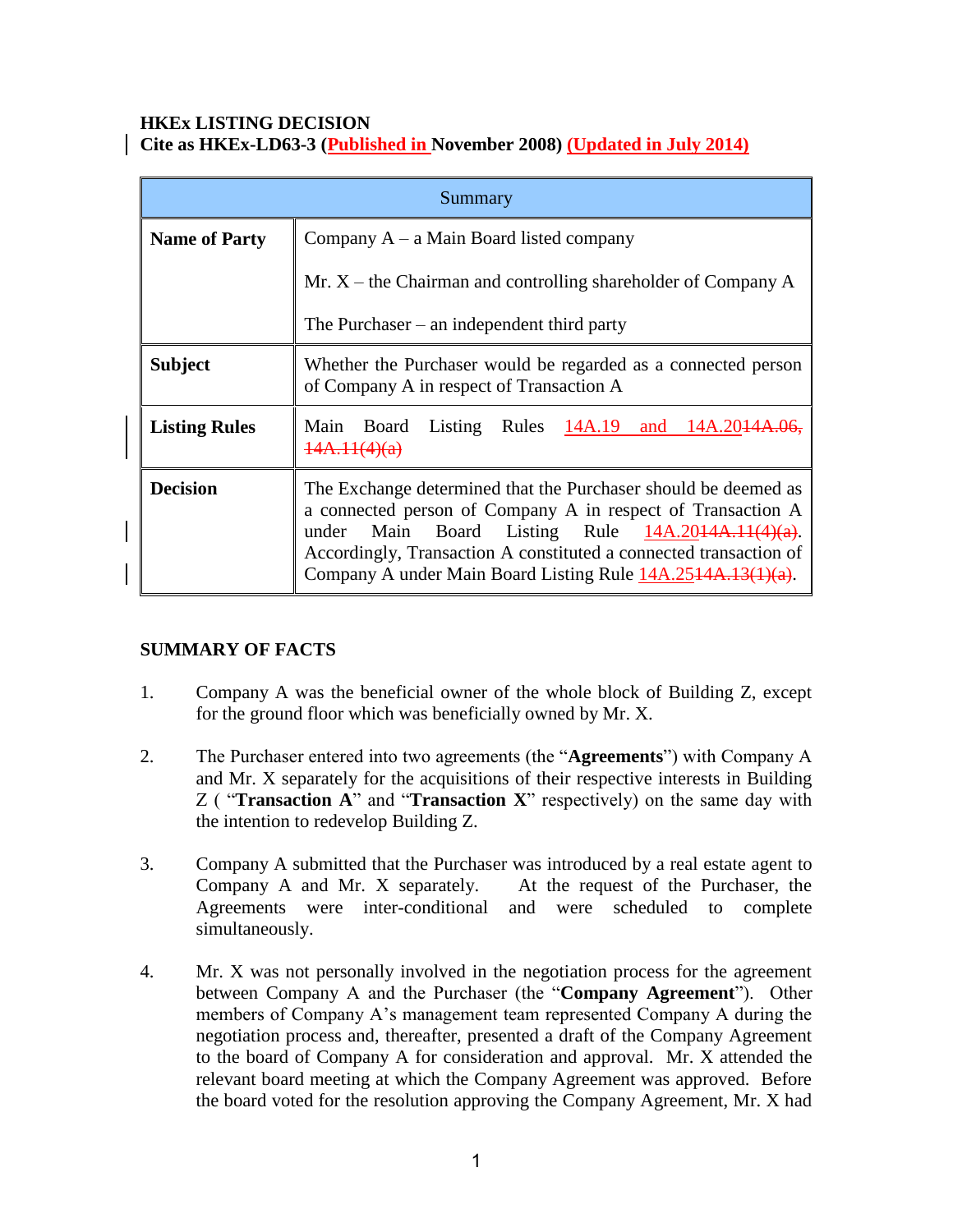declared his interest in Transaction X and that he had no material interest in the Company Agreement.

5. In respect of Transaction X, Company A submitted that Mr. X entered into the relevant agreement after his negotiation with the real estate agent and the Purchaser without involving any other members of the board or management team of Company A.

#### **THE ISSUE RAISED FOR CONSIDERATION**

6. Whether the Exchange would deem the Purchaser as a connected person of Company A in respect of the Transaction under Rule  $14A.20-14A.11(4)(a)$ .

#### **APPLICABLE LISTING RULE OR PRINCIPLE**

- 7. Main Board Listing Rule 14A.11 provides that for the purposes of Chapter 14A, the definition of "connected person" includes:
	- (1) a director, chief executive or substantial shareholder of the listed issuer;
	- …
	- (4) any associate of a person referred to in rules 14A.11(1), … . In this Chapter, an "associate" of a person referred to in rules 14A.11(1), …includes the following additional persons:-
		- (a) any person or entity with whom a person referred to in rules 14A.11(1), ... has entered, or proposes to enter, into any agreement, arrangement, understanding or undertaking, whether formal or informal and whether express or implied, with respect to the transaction which is such that, in the opinion of the Exchange, that person or entity should be considered a connected person; ....
- 7. Main Board Listing Rule 14A.20 provides that:

A deemed connected person includes a person:

(1) who has entered, or proposes to enter, into: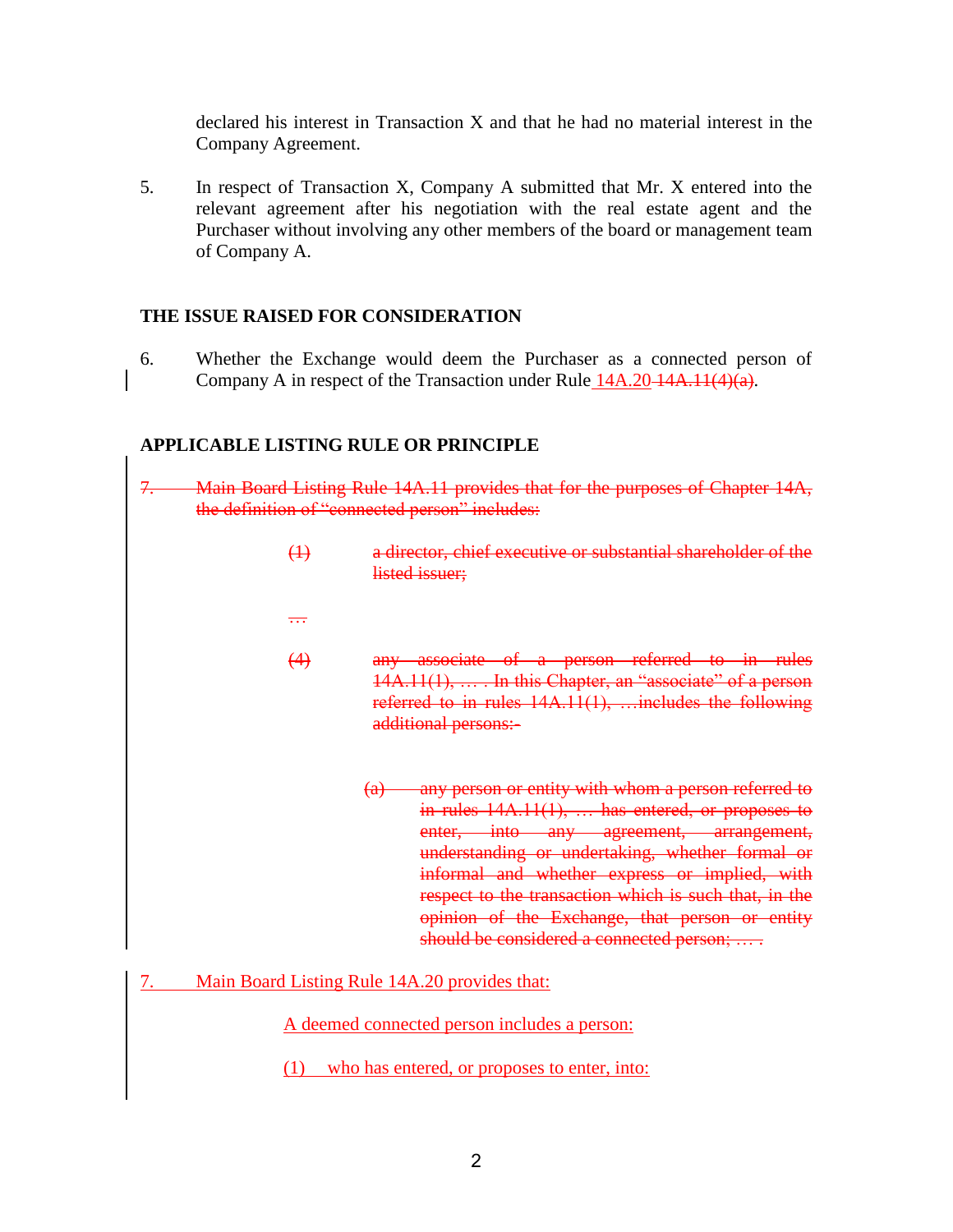- (a) a transaction with the listed issuer's group; and
- (b) an agreement, arrangement, understanding or undertaking (whether formal or informal and whether express or implied) with a connected person described in rule 14A.07(1), (2) or (3) with respect to the transaction; and
- (2) who, in the Exchange's opinion, should be considered as a connected person.
- 8. Main Board Listing Rule  $\frac{14A.25}{4A.13(1)(a)}$  provides that:

a connected transaction is any transaction between a listed issuer and a connected person. Any transaction between a listed issuer's group and a connected

person is a connected transaction.

## **ANALYSIS**

- 9. The connected transaction rules seek to ensure that the interests of shareholders as a whole are taken into account by a listed issuer when it enters into transactions with connected persons, in particular to safeguard against connected persons (such as the listed issuer's directors, chief executives or substantial shareholders or their associates) taking advantage of their positions to the detriment of minority shareholders of an issuer.
- 10. Rule 14A.19 <del>14A.06</del>-provides that the Exchange has the specific power to deem a person to be connected. The power is usually exercised by the Exchange in respect of a particular transaction. In making the determination, the Exchange will consider all relevant facts and circumstances surrounding the transaction and whether the interests of shareholders as a whole are taken into account by the listed issuer when it enters into the transaction. Particular regard would be given to the substance rather than the form of the transaction and any arrangements that are designed to circumvent the spirit and intent of the connected transaction rules.
- 11. Rules  $14A.20$  and  $14A.2114A.11(4)(a)$  and  $(e)$  set out certain specific circumstances where the Exchange may exercise its power to deem a person to be connected. Rule  $14A.2014A.11(4)(a)$  is intended to cover situations where the connected person may be in a position to exercise significant influence in a transaction between the listed issuer and a third party and/or where the connected person stands to benefit from the transaction because the connected person has entered, or proposes to enter, into any arrangement with that third party with respect to that transaction.